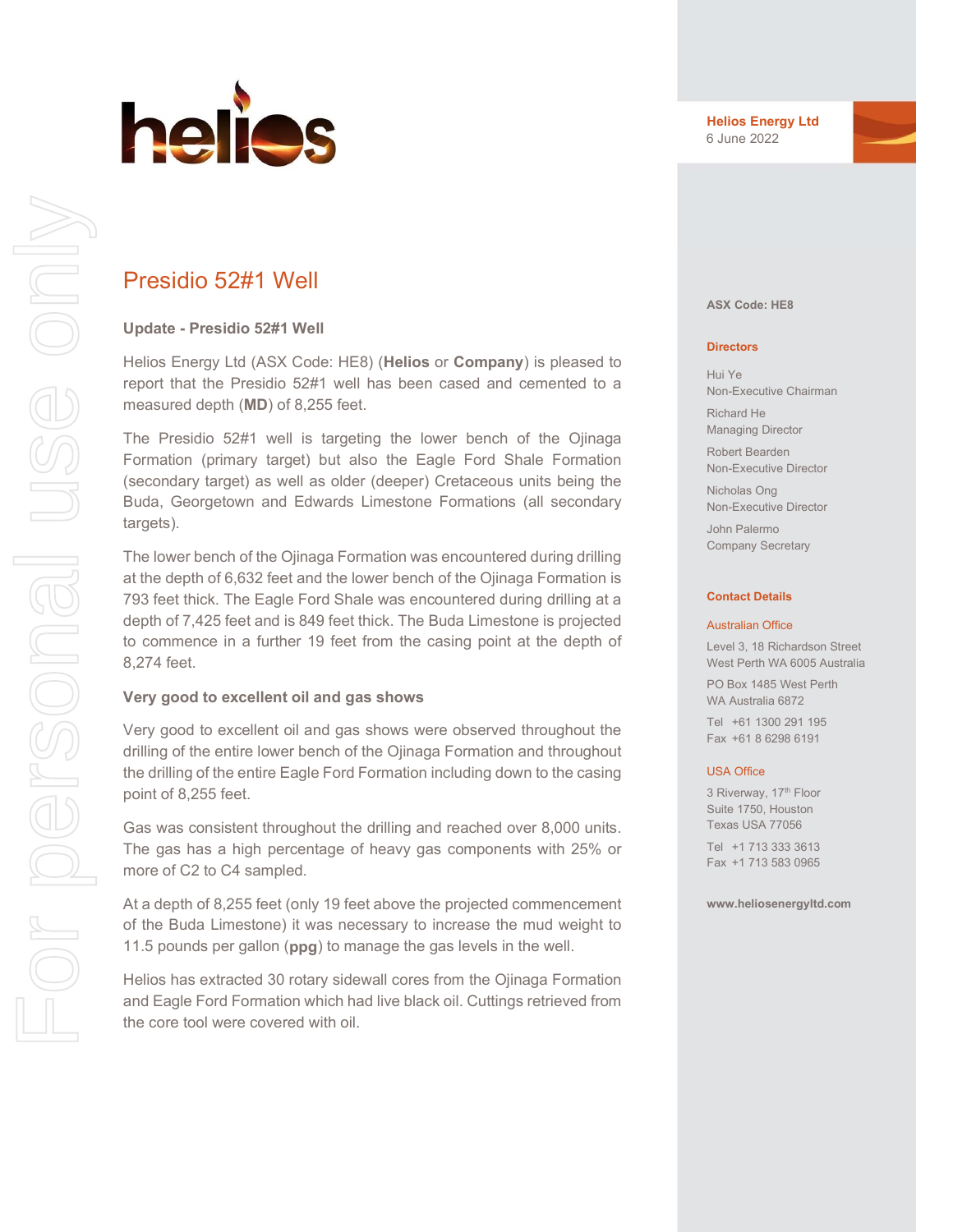

The strong observed oil and gas shows suggests there are several highly naturally fractured in intervals in both the lower bench of the Ojinaga Formation and the Eagle Ford Shale Formation.

# Logging and Casing

A comprehensive suite of logs was run over the Ojinaga Formation and Eagle Ford Shale Formation prior to the extraction of the 30 sidewall cores. Analysis of these logs and the observance of very good to excellent oil and gas shows throughout the drilling of the entire lower bench of the Ojinaga Formation and throughout the drilling of the entire Eagle Ford Formation resulted in Helios deciding to case and cement the well to 8,255 feet (bottom of the Eagle Ford Shale Formation). The casing and cementing of the well to 8,255 feet has now been successfully completed.

# Eagle Ford Shale Formation

Helios has successfully tested and produced oil from all the wells it has drilled which have penetrated the Ojinaga Formation. The oil analysis shows that the oil in the Ojinaga Formation is sourced from the Eagle Ford Shale Formation. The Eagle Ford Shale Formation has an average thickness across the Presidio Oil Project of 460 feet. In the Presidio 52#1 well the Eagle Ford Shale Formation was encountered during drilling at a depth of 7,425 feet and it is 849 feet thick.

### Buda, Georgetown and Edwards Formations

The Buda, Georgetown and Edwards are conventional oil plays where the Eagle Ford Shale Formation sources the porous and naturally fractured limestone reservoirs. The Buda Limestone is projected to commence in a further 19 feet from the casing point at the depth of 8,274 feet. It is projected to be 85 feet thick. The Georgetown Limestone is projected to commence at 8,404 feet and is projected to be 638 feet thick. The Edwards Limestone is now projected to commence at 9,044 feet.

Interpretation of the 11 miles of recently acquired 2D seismic has resulted in Helios forming the view that a 1,700 acre enclosure or trap at the Buda Limestone Formation level may be present at the Presidio 52#1 well location. The interpreted trap is a 3-way fault closure at the Buda interval over 1,700 acres. In addition, there is an interpretated trap of approximately 1,300 acres at the Georgetown interval along with a further interpretated 150 acre trap at the Edwards interval.

# Forward Drilling

Helios expects to commence drilling into the Buda and Georgetown Limestone Formations within the next 3 days.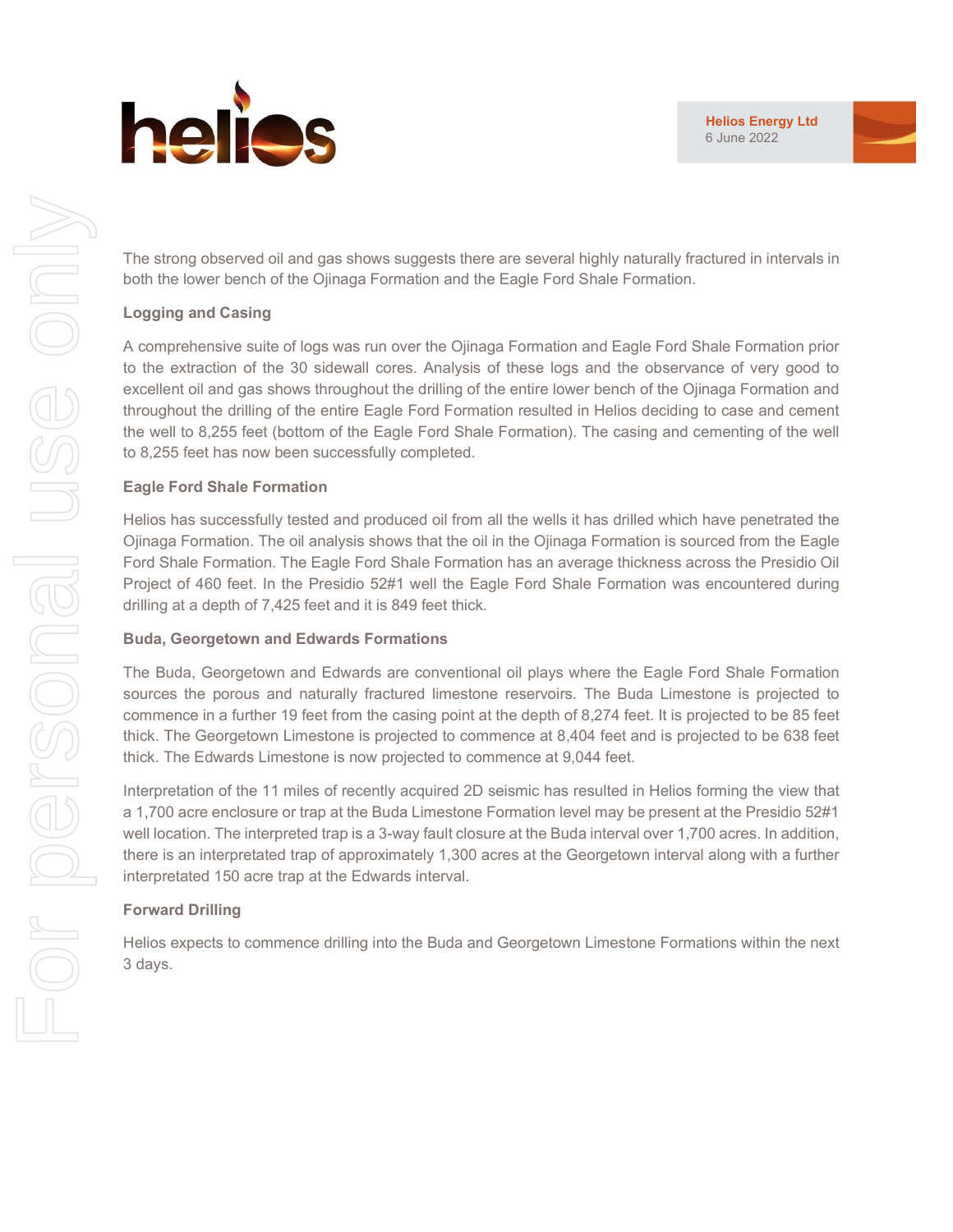

Helios Energy Ltd 6 June 2022



For further information, please contact:

Richard He Managing Director

### Competent Person's Statement

The information in this ASX announcement is based on information compiled or reviewed by Mr Neville Henry. Mr Henry is a qualified petroleum geologist with over 49 years of Australian, USA and other international technical, operational and executive petroleum experience in both onshore and offshore environments. He has extensive experience of petroleum exploration, appraisal, strategy development and reserve/resource estimation, as well as new oil and gas ventures identification and evaluation. Mr Henry has a BA (Honours) in geology from Macquarie University.